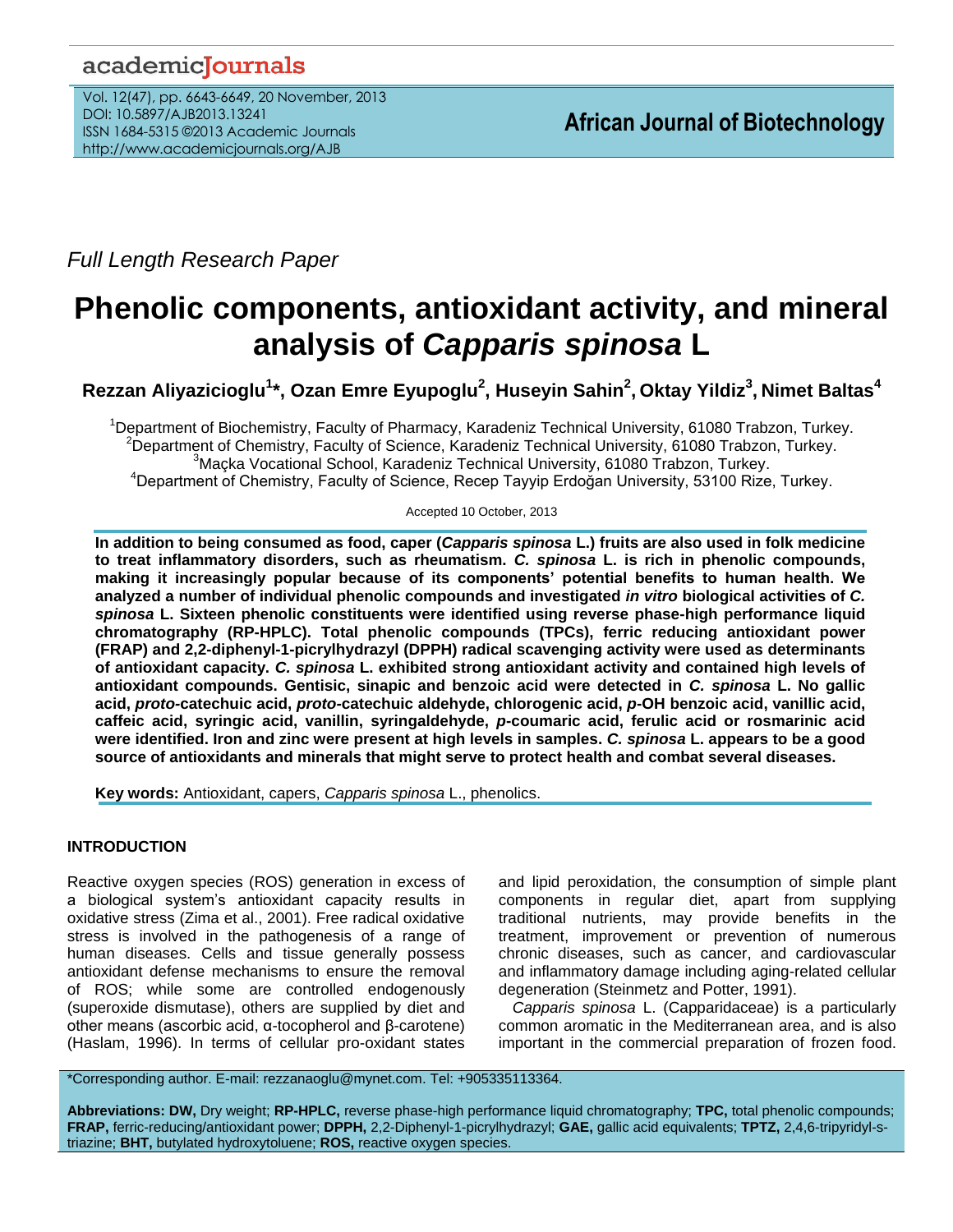The aromatic part of the caper consists of the floral bud, collected immediately prior to blossoming. The plant is not generally cultivated, with wild buds being picked by seasonal workers. These are then stored in salt before packaging takes place. Earlier studies involving *C. spinosa* L. have identified alkaloids, lipids, flavonoids and glucosinolates (Brevard et al., 1992), naturally occurring products from the order Capparales, also known as flavor compounds, anticarcinogenic agents and biopesticides (Mikkelsen et al., 2000). Also, Bonina et al. (2002) had reported that methanolic extract of *C. spinosa* L. was shown to possess strong antioxidant/free radical scavenging effectiveness in different *in vitro* tests. Besides this information, *C. spinosa* L. is a source of phenolic compounds. According to the study of Argentieri et al. (2012), rutin was the dominant phenolic in it.

This study was designed to assess the phenolic composition, including phenolic acids and *in vitro* biological activities as antioxidant and mineral analysis of *C. spinosa* L., as well as to evaluate their nutritional and medicinal potentials.

## **MATERIALS AND METHODS**

#### **Chemicals and instrumentation**

The phenolic standards (purity *>* 99.0%) gallic acid, protocathechuic acid, *p*hydroxybenzoic acid, vanillic acid, caffeic acid, chlorogenic acid, syringic acid, gentisic acid, vanilline, protocateculaldehyde, rosemarinic acid, sinapic acid, syringaldehyde, *p*-coumaric acid, ferulic acid and benzoic acid*,* were purchased from Sigma-Aldrich (St. Louis, MO, USA) and Merck (Darmstadt, Germany). Methanol, acetic acid and acetonitrile were obtained from Merck (Darmstadt, Germany). Trolox (6-hydroxy–2,5,7,8-tetramethylchroman–2-carboxylic acid), 2,4,6-tripyridyl-s-triazine (TPTZ) and Folin-Ciocalteu's phenol reagent were obtained from Fluka Chemie GmbH (Buchs, Switzerland) and polytetrafluoroethylene membranes (porosity 0.45 μm) for extract filtration from Sartorius (Goettingen, Germany). 2,2- Diphenyl-1-picrylhydrazyl (DPPH) was supplied from Sigma-Aldrich (St. Louis, MO, USA).

Reverse phase-high performance liquid chromatography (RP-HPLC) (Agilent 1100, DAD 1200 Agilent Technologies, Waldbronn, Germany) and reverse phase waters spherisorb ODS2-C18 column (Water Corporation, Milford, USA) were used for analysis of phenolics. A Spectro UV-Vis Double PC–8 auto cell spectrophotometer (Labomed Inc., Los Angeles, CA, USA) was used in all absorbance measurements. Water solutions were prepared using deionized water purified in an Elgacan® C114 Ultra Pure Water System Deioniser (The Elga Group, Buckinghamshire, England). Ultrasonic bath (Transsonic Digital S, Elma®, Germany) was used during sample extraction procedure and rotary evaporator system (IKA® RV 05 Basic, Werke, USA) for evaporation. Epsilon 5 EDXRF Spectrometer (PANalytical Inc., Westborough, MA USA) was used for mineral analysis

#### **Preparation of extracts**

*C. spinosa* L. samples were selected from herb markets in Gaziantep, Turkey, in June 2013. Approximately 5-10 g of dry *C. spinosa* L. sample was extracted with 30 mL methanol in a flask attached to the condenser, in a sonicator device at 60°C over 3 h. Ten milliliters was separated from methanolic extract in order to

determine antioxidant activities. The residual extracts of methanol were evaporated until dry and then concentrated in a rotary evaporator at 50°C. The crude extract was then dissolved in 10 mL distilled water, and liquid-liquid extractions were performed. The mixtures were extracted three times consecutively with 5 mL diethyl ether and 5 mL ethyl acetate. The organic moiety was picked up in the same flask and evaporated to dryness under reduced pressure in a rotary evaporator at 40°C. The residue was finally weighed and dissolved in methanol for high performance liquid chromatography (HPLC) analysis.

#### **Reverse phase-high performance liquid chromatography (RP-HPLC) analysis of phenolic compounds**

RP-HPLC analysis of phenolic compounds was conducted by using a reverse phase column (4.6  $\times$  250 mm, 5 µm), on a gradient program with a two solvents system (A: 2% acetic acid in water; B: 0.5% acetic acid in acetonitrile: water [1:1]) at a constant solvent flow rate of 1.2 mL.min<sup>-1</sup>. Injection volume was 20 μL. Signals were detected at 232, 246, 260, 272, 280, 290, 308, 328 nm by DAD and at 280 nm by UV detection. Column temperature was maintained at room temperature, 25°C.

#### **Determination of antioxidant capacity**

Total phenolic contents were analyzed with Folin-Ciocalteu's phenol reagent method, using gallic acid as the Standard (Singleton and Rossi, 1965; Akyuz et al., 2013). Briefly, 20 µL of various concentrations of gallic acid and 20  $\mu$ L methanolic samples (1 mg.mL<sup>-1</sup>), 400 µL of 0.5 Folin-Ciocalteu regents and 680 µL of distilled water were mixed and the mixture was vortexed. Following 3 min incubation, 400  $\mu$ L of Na<sub>2</sub>CO<sub>3</sub> (10%) solution was added, and after vortexing the mixture was incubated for 2 h. After the incubation period at room temperature, absorbances of the mixtures were measured at 760 nm. The concentration of total phenolic compounds was calculated as mg of gallic acid equivalents per 100 g of dry weight (DW) sample, by using a standard curve for gallic acid in the concentration range between 0.015 and 0.5 mg.mL<sup>-1</sup> ( $r^2 = 0.99$ ).

Ferric reducing antioxidant power (FRAP) assay was used to determine antioxidant activity of the sample. The technique is based on the measurement of ferric reducing ability. FRAP assay was performed following the method described by Benzie and Strain (1996), with minor modifications. Working FRAP reagent was prepared as required by mixing 25 mL of 0.3 M acetate buffer at pH 3.6 with 2.5 mL of 10 mM TPTZ solution in 40 mM HCl and 2.5 mL of 20 mM FeCl<sub>3</sub>.6H<sub>2</sub>O. Subsequently, 100 μL of sample was mixed with 3 mL of freshly prepared FRAP reagent. The reaction mixture was then incubated at 37°C for 4 min. Absorbance was determined at 593 nm against blank prepared using distilled water and incubated for 1 h rather than 4 min. A calibration curve was employed, using an aqueous solution of ferrous sulphate Trolox concentrations in the range of 100–1000  $\mu$ M,  $r^2$ =0.97. For purposes of comparison, Trolox® was also tested under the same conditions as a standard antioxidant compound. FRAP values were expressed as μmol Trolox equivalent of 100 g DW sample. Radical scavenging activity of *C. spinosa* L. extracts against DPPH radical was spectrophotometrically studied at 517 nm (Molyneux, 2004). The assay is based on the color change of the DPPH solution from purple to yellow as the radical is deactivated by the antioxidants. Briefly, various concentrations 0.75 mL of parts of *C. spinosa* L. methanolic extracts were mixed with 0.75 mL of a 0.1 mM of DPPH in methanol. Radical scavenging activity was measured by using butylated hydroxytoluene (BHT) as standards and the values are expressed as  $SC_{50}$  (mg sample per mL), the concentration of the samples that causes 50% scavenging of DPPH radical.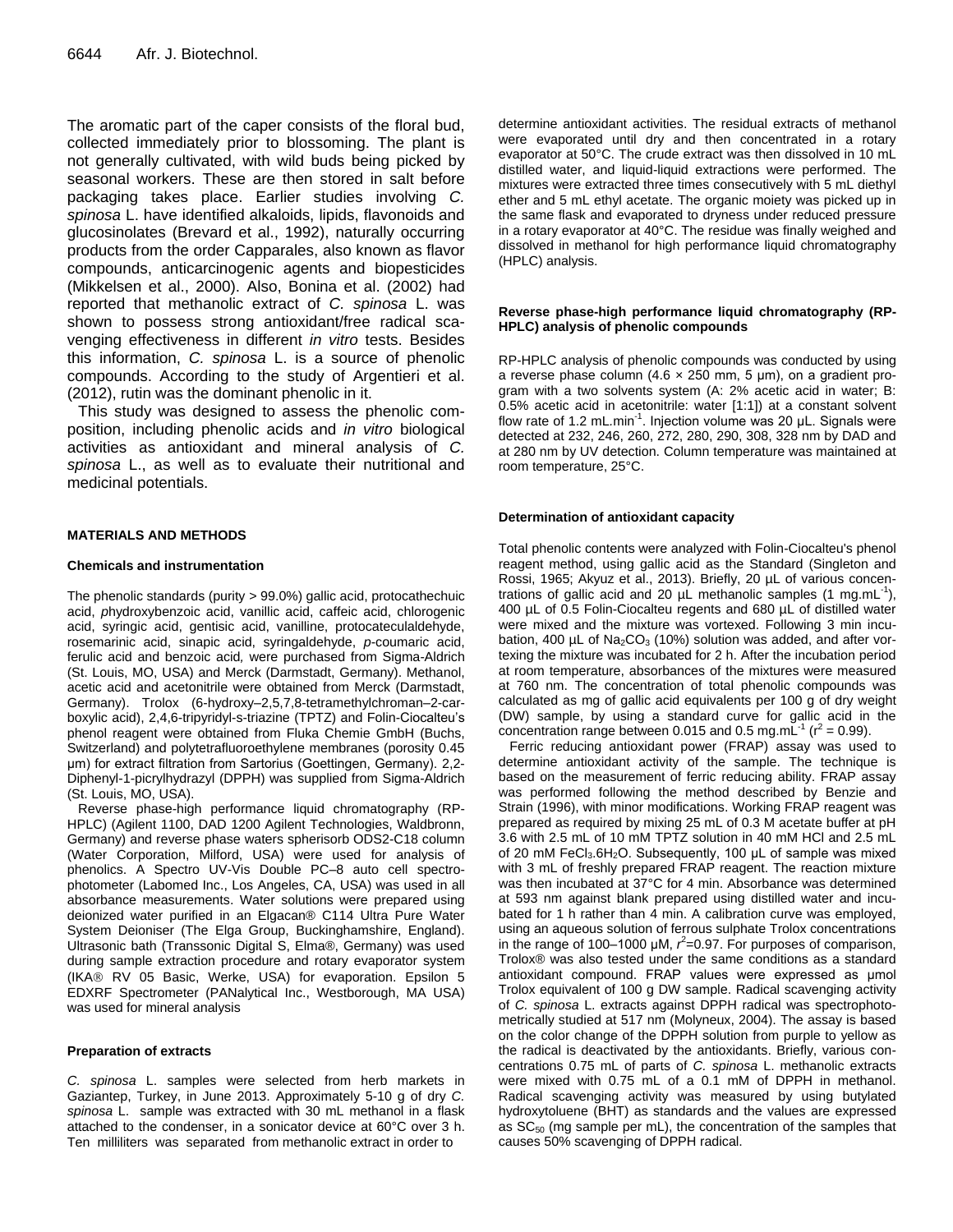

**Figure 1.** RP-HPLC chromatogram of phenolic standards at 280 nm. Peak identification: 1, Gallic acid; 2, *proto-*catechuic acid; 3, *proto*catechuic aldehyde; 4, gentisic acid; 5, chlorogenic acid; 6, *p*-OH benzoic acid; 7, vanillic acid; 8, caffeic acid; 9, syringic acid; 10, vanillin; 11, syring aldehyde; 12, *p*-coumaric acid; 13, ferulic acid; 14, sinapic acid; 15, benzoic acid; 16, rosmarinic acid.

#### **Sample preparation for mineral analysis**

All the *C. spinosa* L. samples were dried in an incubator and then ground in a Spex mill. In order to minimize the effect of particle size, the resulting powder was sieved using a 400 mesh sieve and then stirred for 25 min to produce a well-mixed sample. The mixed samples were then pressed into 40 mm diameter pellets.

#### **Mineral analysis**

The measurement parameters were set up using the Epsilon 5 EDXRF system inbuilt software. Samples were irradiated by X-rays from a Gd tube under a vacuum equipped with a liquid nitrogen cooled PAN-32 Ge X-ray detector with a Be window thickness of 8 µm. Instrument power, current and high voltage were 600W, 6 mA and 100 kV, respectively. The system's software (Epsilon 5 software) automatically analyzed the sample spectrum and determined the net intensities of element peaks once measurement was completed. When elements overlap one another, accuracy is essential for trace element analysis. A set of secondary standards, available from PANalytical, was used for the calibration of this application. The resulting samples were again measured three times.

# **RESULTS AND DISCUSSION**

# **Identification of phenolic compounds using RP-HPLC**

Plants and fruits contain biologically active products that protect them against a range of physical and chemical hazards, including diseases, parasites and bacteria (Kolayli et al., 2003, 2010). Due to their phenolic constituents they may also possess biologically active properties. Any natural sample will contain numerous different phenolic compounds, making individual measurement difficult. This study was restricted to measuring only 16 phenolic substances using RP-HPLC. We also used RP-HPLC to analyze 16 phenolic compounds; gallic acid, *proto*catechuic acid, *proto-*catechuic aldehyde, gentisic acid, chlorogenic acid, *p*-OH benzoic acid, vanillic acid, caffeic acid, syringic acid, vanillin, syring aldehyde, *p*-coumaric acid, ferulic acid, sinapic acid, benzoic acid, rosmarinic acid. The RP-HPLC chromatograms of the standard phenolic compounds are shown in Figure 1. When the individual phenolic compounds were compared with each standard, sinapic acid emerged as the main phenolic component in *C. spinosa* L (Table 1). Gentisic acid and benzoic acid were determined in very low concentrations, while no gallic, proto-catechuic, *p-*hydroxybenzoic, chlorogenic, vanillic, caffeic, syringic, *p-*coumaric, ferulic, rosmarinic, vanillin, syringaldehyde and *proto-*catechuic aldehyde were detected in *C. spinosa* L. (Figures 2 and 3). A previous study reported a methanolic extract of *C. spinosa* buds of 0.39% w/w of rutin as revealed by HPLC analysis (Germano et al., 2002).

# **Total antioxidant capacity**

# *Total phenolic compounds (TPC)*

TPC was determined in comparison with standard gallic acid and calculated at  $37.01\pm0.03$  mg GAE.100 g<sup>-1</sup> DW of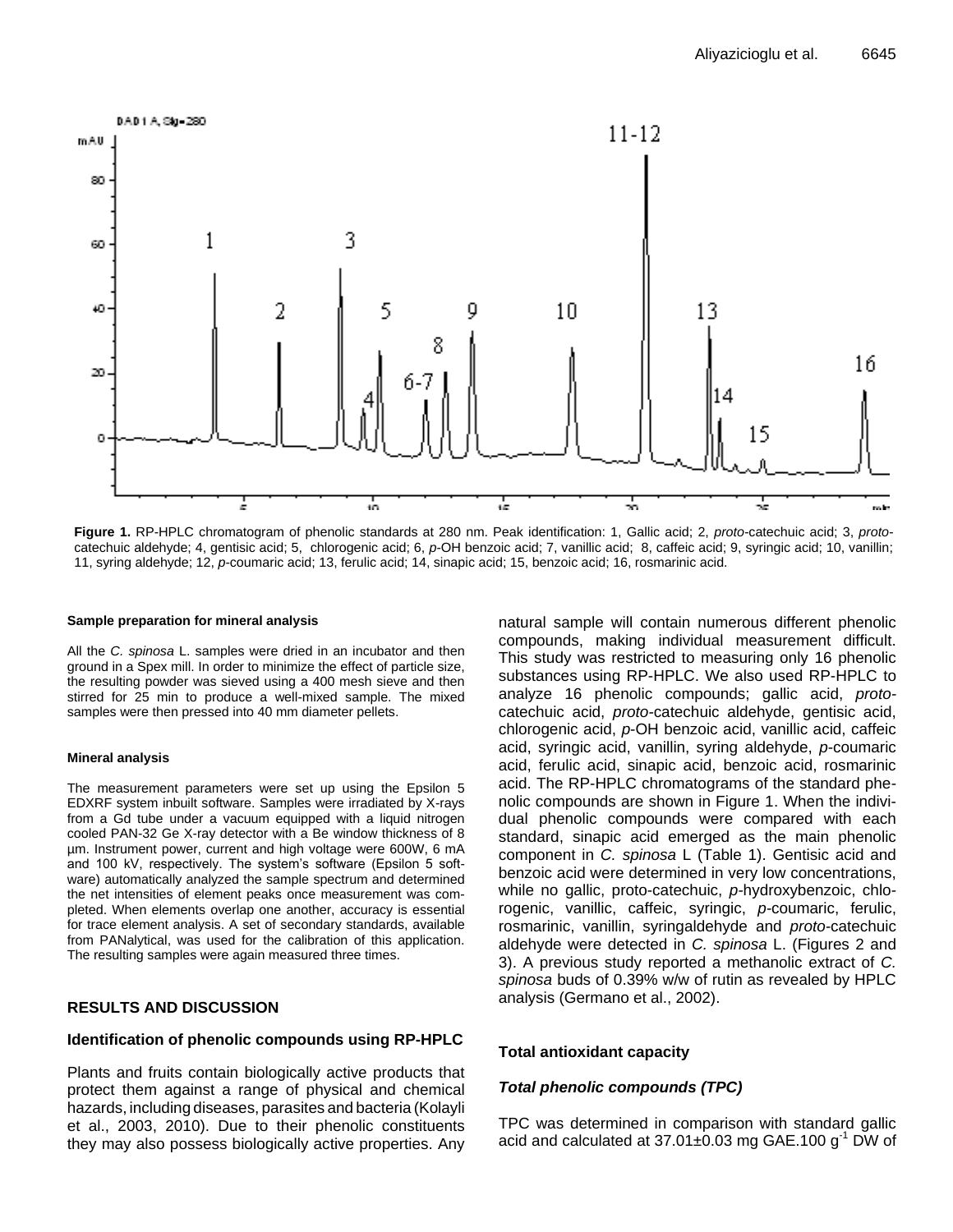| Peak number | <b>Phenolic's Name</b> | <b>Retention time (RT)</b> |
|-------------|------------------------|----------------------------|
|             | Gentisic acid          | 9.65                       |
| 2           | Sinapic acid           | 23.57                      |
| 3           | <b>Unknown</b>         | 24.66                      |
| 4           | Benzoic acid           | 24.97                      |
| 5           | Unknown                | 26.56                      |

**Table 1.** Retention times and peak areas of phenolic component peaks of *Capparis spinosa* L.



**Figure 2.** RP**-**HPLC chromatogram of *Capparis spinosa* L. (1 mg/mL) at 280 nm. Peak identification: 1, Gentisic acid; 2, sinapic acid; 3, unknown; 4, benzoic acid; 5, unknown.

*C. spinosa* L. using the Folin-Ciocalteu method (Table 2). Plants compounds are an important source of active natural products with a wide range of different structures and biological properties. Phenolic compounds are widely present in both edible and non-edible plants. Previous studies have reported that they exhibit multiple biological effects, including antioxidant activity (Yoshino and Murakami, 1998). Several studies have demonstrated a correlation between antioxidant activity and phenolic content (Nagai et al., 2003; Yang et al., 2002). The efficacy of natural antioxidants is closely associated with the chemical composition and structures of active extract components. It is therefore not possible to account for the antioxidant activity of an extract on the basis of its phenolic content, and characterization is also required (Heinonen et al., 1998). A high antioxidant activity may also be associated with compounds other than phenolics which are soluble in different solvents.

# **Ferric reducing antioxidant power (FRAP)**

The FRAP test was used to measure the total antioxidant capacity of *C. spinosa* L. method is based on electron transfer and is regarded as accurate indicators of total antioxidant power, since total reducing power is defined as the sum of the reducing powers of the individual compounds contained in a particular sample (Tezcan et al., 2011). FRAP activity of sample is given in Table 2.

## **DPPH radical scavenging activity**

The free radical scavenging activity of *C. spinosa* L. was determined using the DPPH test. When compared to reference antioxidants with the sample extract of *C. spinosa* L., it was found more efficient than BHT. This may be attributed to polyphenols in the samples varying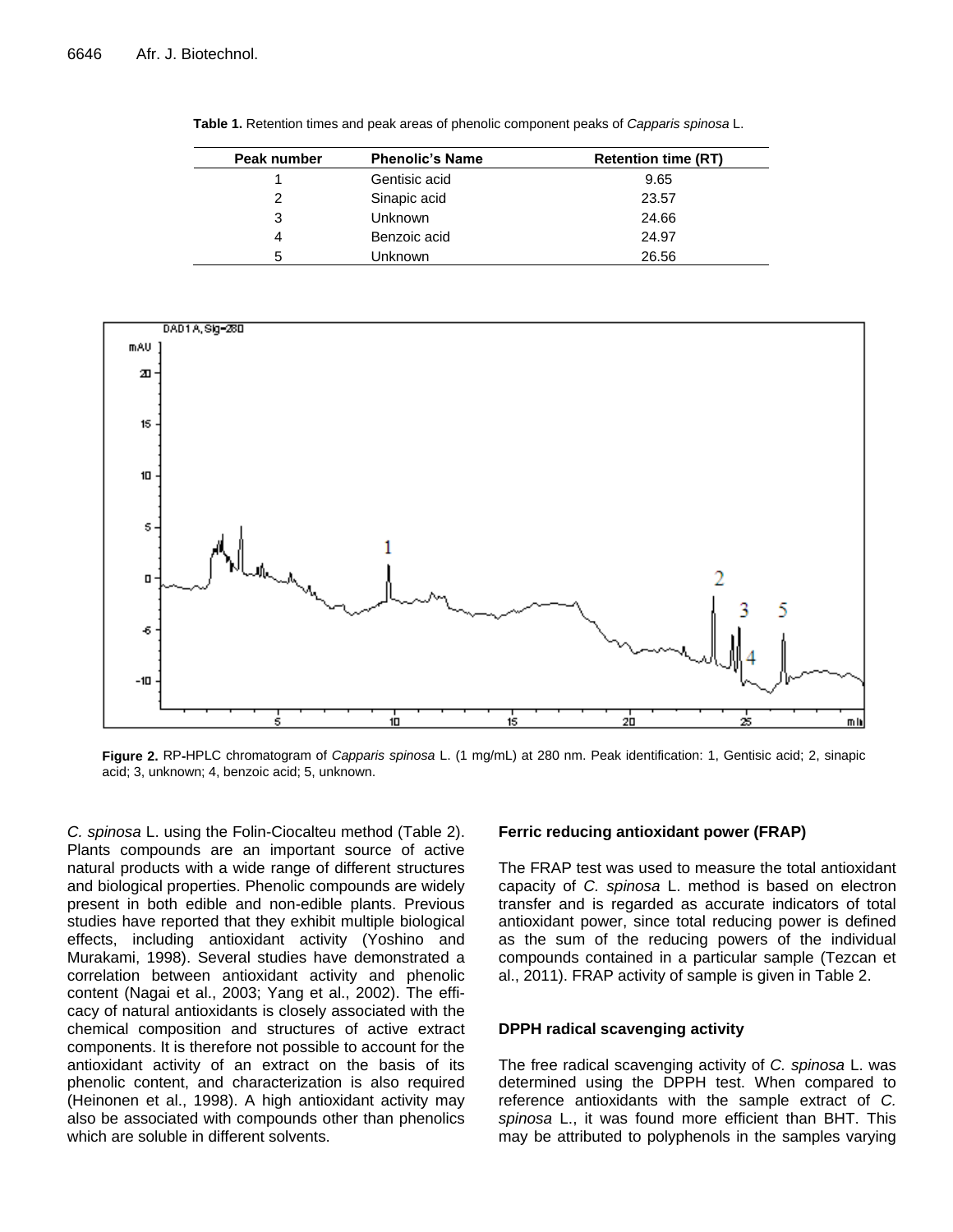

**Figure 3.** RP**-**HPLC-UV spectrums of phenolic component peaks of *Capparis spinosa* L. (1 mg/mL). Peak identification: 1, Gentisic acid; 2, sinapicacid; 3, unknown; 4, benzoic acid; 5, unknown (200–400 nm).

|  | Table 2. Antioxidant activities of Capparis spinosa L. |  |  |  |  |
|--|--------------------------------------------------------|--|--|--|--|
|--|--------------------------------------------------------|--|--|--|--|

| <b>Plant</b>        | <b>TPC</b>               | <b>FRAP</b>                   | DPPH radical scavenging activity |
|---------------------|--------------------------|-------------------------------|----------------------------------|
|                     | (mg GAE.100 $g^{-1}$ DW) | (µmol Trolox.100 $g^{-1}$ DW) | $(SC_{50}: mg.mL^{-1})$          |
| Capparis spinosa L. | $37.01 \pm 0.03$         | $145.07 \pm 0.04$             | $0.32 \pm 0.26$                  |

Values given are the mean and standard deviation of triplicate measurements. Standard antioxidants used were BHT (10 µg mL<sup>-1</sup>, 0.01 ± 0.25).

significantly, in the same way as their scavenging capacities. The phenolic compounds may thus have acted as free radical scavengers on the basis of their hydrogendonating ability (Molyneux, 2004). The sample extract possessed hydroxyl radical scavenging properties acting as donor for hydrogen atoms or electrons in the DPPH test.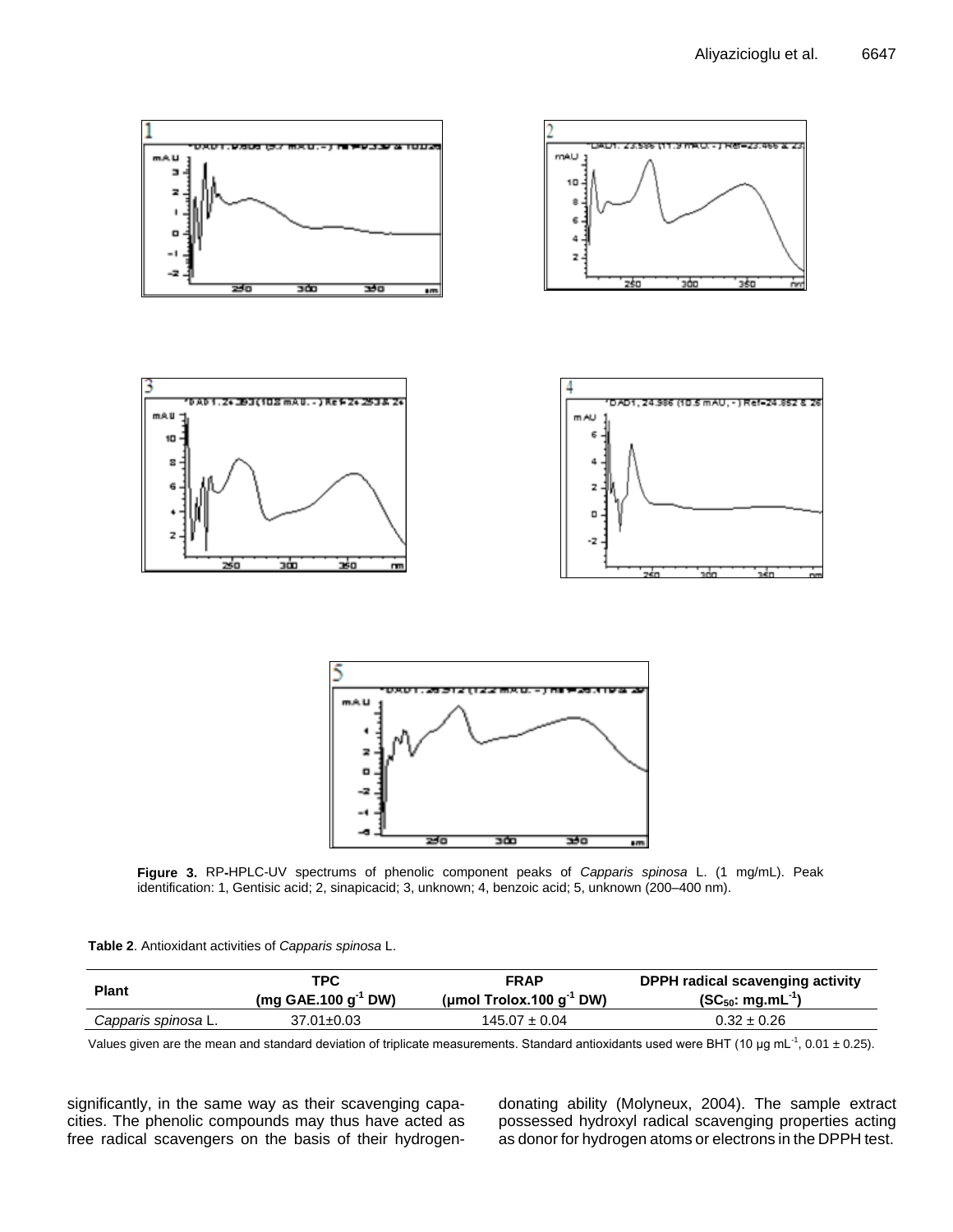| <b>Mineral</b>             | <b>Sample</b>     |
|----------------------------|-------------------|
| Al <sup>a</sup>            | $0.48 \pm 0.05$   |
| $P^a$                      | $1.15 \pm 0.01$   |
| $S^a$                      | $4.00 \pm 0.06$   |
| $K^a$                      | $4.54 \pm 0.03$   |
| Ca <sup>a</sup>            | $1.18 \pm 0.01$   |
| Cl <sup>b</sup>            | $94.86 \pm 25.51$ |
| Ti <sup>b</sup>            | $55.24 \pm 2.30$  |
| $Mn^b$                     | $70.04 \pm 1.00$  |
| Fe <sup>b</sup>            | $520.72 \pm 4.05$ |
| Nib                        | $24.10 \pm 0.05$  |
| Cu <sup>b</sup>            | $88.27 \pm 0.45$  |
| $Zn^b$                     | $250.75 \pm 0.80$ |
| $Br^b$                     | $11.92 \pm 0.07$  |
| $Rb^b$                     | $79.03 \pm 0.19$  |
| $\mathsf{Sr}^{\mathsf{b}}$ | $40.20 \pm 0.69$  |
| $Y^b$                      | $2.48 \pm 0.38$   |
| $Hf^b$                     | $27.32 \pm 0.87$  |
| $Pb^{b}$                   | $5.34 \pm 0.13$   |

**Table 3.** Elemental analysis values  $(X \pm SD)$  of *Capparis spinosa* L. using EDXRF system.

a, % ; b, ppm. Values given are the mean and standard deviation of triplicate measurements.

This also increased iron autoxidation, while significantly suppressing the accessibility of iron to oxygen molecules by oxidizing ferrous ion to a ferric state, in turn inhibiting hydroxyl radical production (Yoshino and Murakami, 1998). These findings suggest that the antioxidant activeties of the sample extract of *C. spinosa* L. are associated with the high level of phenolic compounds.

The lyophilized and methanolic extract of *C. spinosa* L. exhibited a significant antioxidant effect (Germano et al., 2002). Extract concentrations of 100 and 1000 g.mL significantly inhibit (*p*<0.01) lipid peroxidation by 71.50 and 90%, respectively. These antioxidant activities of methanolic extract are associated with the high phenolic compound levels (Tlili et al., 2010; Tlili et al., 2011). This protective effect may possibly be attributed to the richness of phenolic compounds, tocopherols and carotenoids. Many previous studies have suggested that these compounds possess very good antioxidative properties (Ihme et al., 1996; Burton et al., 1983; Mozaffarieh et al., 2003; Sommer and Davidson, 2002).

# **Mineral contents**

The mineral contents of *C. spinosa* L. were shown to be excellent using the Epsilon 5 EDXRF system's inbuilt software (Table 3). Potassium, magnesium, manganese and sodium contents of *C. spinosa* L. buds as reported in Ozcan (2004) study were low compared to Ozcan and Akgul (1998) results. Some of our results concerning the

mineral contents of condiments differ from those in the literature (Akgul, 1993). These differences may be attributed to growth conditions, genetic factors, geographical variations or the analytical procedures involved (Guil et al., 1998; Ozcan, 2004).

Calcium is the major component of bone and also assists in teeth development (Brody, 1994). Magnesium, iron and phosphorus levels are also high. These elements are highly important since they are required as cofactors by many enzymes (Akpanabiatu et al., 1998). There are also inorganic elements which may be involved in biological processes, but which have not been shown to be essential (Macrae et al., 1993a). Absence of toxic element contents such as mercury and arsenic is highly advantageous. Zinc is essential for growth in animals, human beings and plants. It is also crucial to crop nutriation since it is required in various enzymatic reactions, metabolic processes and oxidation-reduction reactions. It is present in the enzyme system as a co-factor and mental activator of many enzymes. Zinc has been reported as potentially limiting the growth of bacteria at higher levels (>13.60 mg.kg<sup>-1</sup>) (Hafeez et al., 2013). In conclusion, *C. spinosa* L. possesses antioxidant activity and mineral content. The purpose of the study is to contribute to knowledge of the nutritional properties of *C. spinosa* L. knowledge of the mineral contents of condiments is also of great interest.

# **ACKNOWLEDGEMENTS**

This study was supported by the KTU Research Fund (Project No: 2010.131.003.3). One of the authors (Huseyin SAHIN) would like to thank TUBITAK BIDEB for the financial support given to him.

# **REFERENCES**

- Akyuz E, Sahin H, Islamoglu F, Kolayli S, Sandra P (2013). Evaluation of phenolic compounds in *Tilia rubra subsp. caucasica* by HPLC-UV and HPLC-UV-MS/MS. Int. J. Food Prop. Doi: 10.1080/10942912.2011.631252.
- Akgul A (1993). Spice science and technology. Turkish Association Food Technologists Pub l. No. 15, Ankara, Turkey.
- Akpanabiatu MI, Bassey NB, Udosen EO, Eyong EU (1998). Evaluation of some minerals and toxicants in some Nigeriansoup meals. J. Food Compos. Anal. 11: 292–297.
- Argentieri M, Macchia F, Papadia P, Fanizzi FP, Avato P (2012). Bioactive compounds from *Capparis spinosa subsp. Rupestris*. Ind. Crop. Prod. 36: 65–69.
- Benzie IFF, Strain JJ (1996). The ferric reducing ability of plasma (FRAP) as a measure of "antioxidant power": The FRAP assay. Anal. Biochem. 239: 70–76.
- Bonina F, Puglia C, Ventura D, Aquino R, Tortora S, Sacchi A, Saija A, Tomaino A, Pellegrino ML, De Capraris P (2002). *In vitro* antioxidant and *in vivo* photoprotective effects of a lyophilized extract of *Capparis spinosa L.* buds. J. Cosmet. Sci. 53: 321–335.
- Brevard H, Brambilla M, Chaintreau A, Marion JP (1992). Occurrence of elemental sulphur in capers (*Capparis spinosa* L.) and first investigation of the flavour profile. Flavour Fragrance J. 7: 313–321. Burton GW, Joyce A, Ingold KU (1983). Is vitamin E the only lipidsoluble, chain breaking antioxidant in human blood plasma and erythrocyte membrane? Arch. Biochem. Biophys. 221: 281–290.